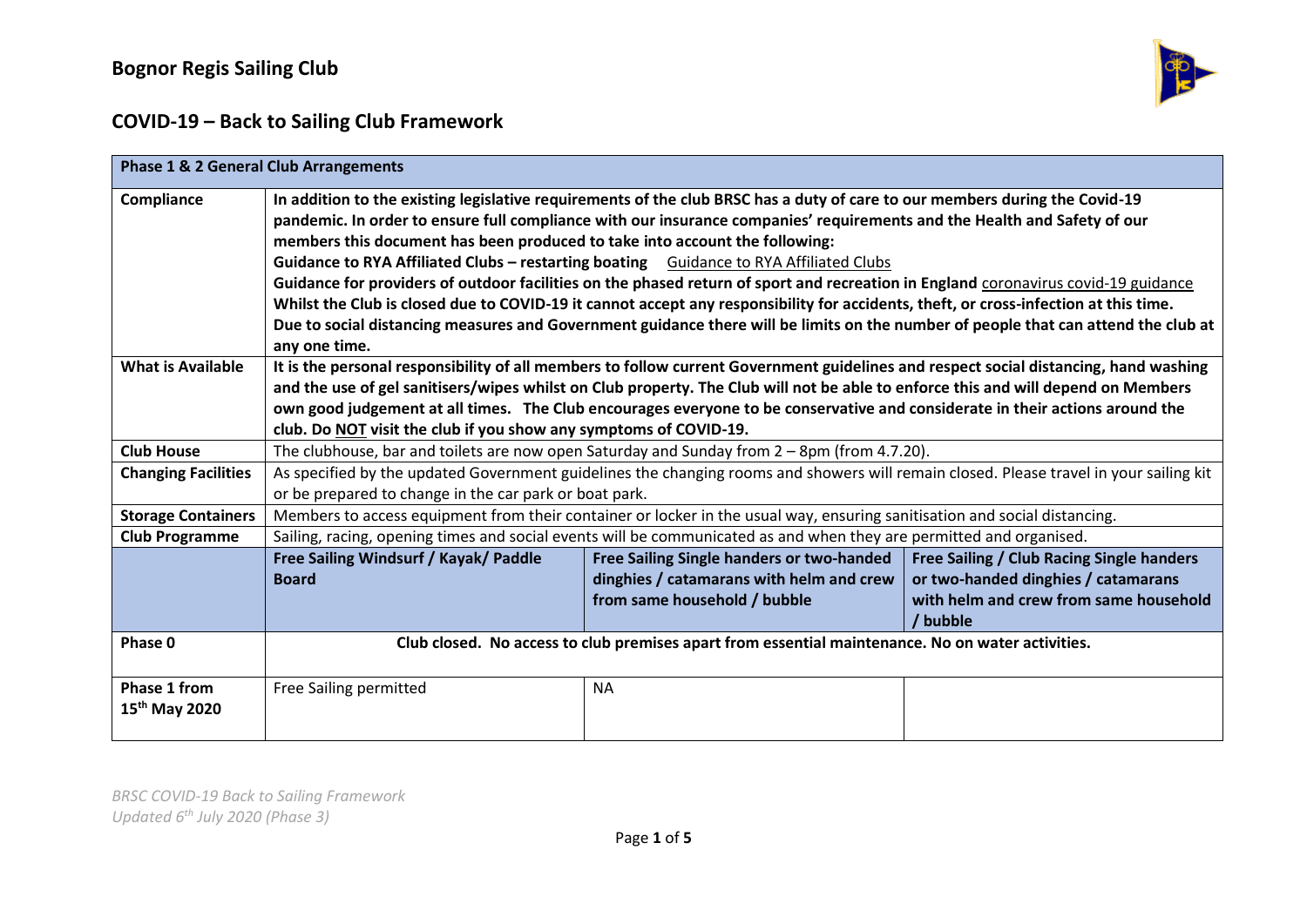

| Phase 2 from<br>20 <sup>th</sup> June 2020                |                                                                                                                                                                          | <b>Free Sailing Permitted</b>                                                                                                                                                                                                                                                                                                                                                                                                                                   |                                                                                                                                                                                                                                                                                                                                                                                                                                                                                                                                                                            |
|-----------------------------------------------------------|--------------------------------------------------------------------------------------------------------------------------------------------------------------------------|-----------------------------------------------------------------------------------------------------------------------------------------------------------------------------------------------------------------------------------------------------------------------------------------------------------------------------------------------------------------------------------------------------------------------------------------------------------------|----------------------------------------------------------------------------------------------------------------------------------------------------------------------------------------------------------------------------------------------------------------------------------------------------------------------------------------------------------------------------------------------------------------------------------------------------------------------------------------------------------------------------------------------------------------------------|
| Phase 3 from 10 <sup>th</sup><br>July 20                  |                                                                                                                                                                          |                                                                                                                                                                                                                                                                                                                                                                                                                                                                 | <b>Racing Permitted</b>                                                                                                                                                                                                                                                                                                                                                                                                                                                                                                                                                    |
| <b>Activity Specific Arrangements</b>                     |                                                                                                                                                                          |                                                                                                                                                                                                                                                                                                                                                                                                                                                                 |                                                                                                                                                                                                                                                                                                                                                                                                                                                                                                                                                                            |
| <b>Minimising</b><br>contraction of<br><b>Coronavirus</b> | Do not leave kit unattended in the<br>$\bullet$<br>public domain<br>Make regular use of hand sanitising<br>Do not visit the club if you show<br>any symptoms of COVID-19 | Do not leave kit unattended in the<br>$\bullet$<br>public domain<br>Do not enter the clubhouse unless<br>you really have to (outside is much<br>safer)<br>Do not visit the club if you show<br>any symptoms of COVID-19<br>After sailing use the winch to<br>$\bullet$<br>recover boats to avoid many hands<br>touching the same piece of kit<br>Consider one person allocated to<br>$\bullet$<br>use the winch each day<br>Make regular use of hand sanitising | Do not leave kit unattended in the<br>public domain<br>Helm and Crew must be from the<br>same household or bubble or<br>satisfy social distancing<br>requirements and wear face masks<br>if required<br>Do not enter the clubhouse unless<br>you really have to (outside is much<br>safer)<br>Do not visit the club if you show<br>any symptoms or COVID-19<br>After sailing use the winch to<br>recover boats to avoid many hands<br>touching the same piece of kit.<br>Consider one person allocated to<br>use the winch each day<br>Make regular use of hand sanitising |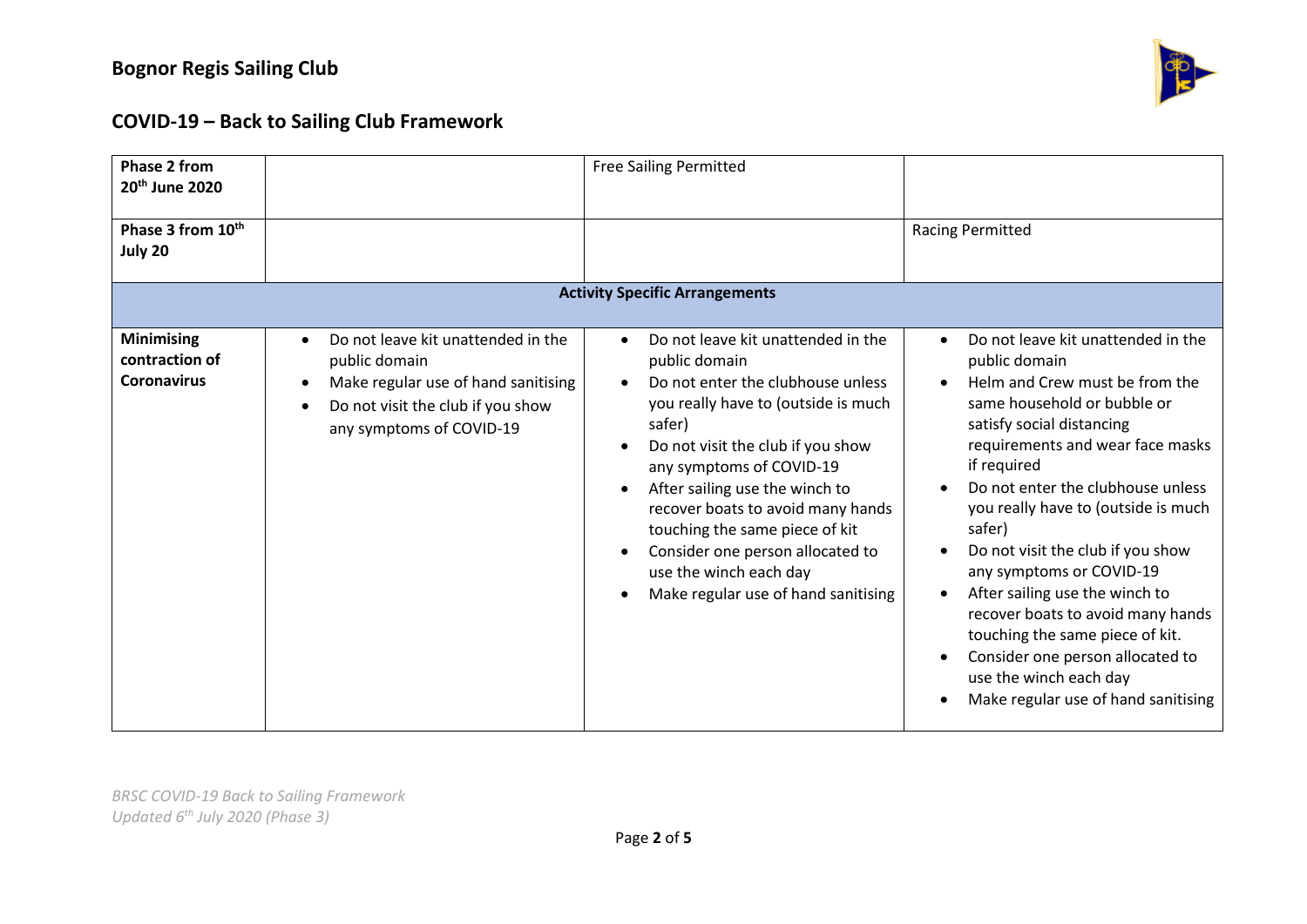

| <b>Conditions</b>   | Each participant makes their own decision<br>to sail but with strong recommendation to<br>take even more care on preparation, their<br>own ability and ability to self-rescue.<br>Before going on the water check<br>both wind and tide predictions for<br>the day | Each participant makes their own decision<br>to sail but with strong recommendation to<br>take even more care on preparation and<br>their own ability and ability to self-rescue.<br>No Club boats will be available for<br>use until further notice<br>Before going on the water check<br>$\bullet$<br>both wind and tide predictions for<br>the day<br>Let someone know of your<br>$\bullet$<br>departure and return times<br>Consider upper wind limit of 15<br>knots<br>Be aware of both wind strength<br>and direction, avoid sailing in<br>offshore winds<br>Consider sailing with a "buddy"<br>$\bullet$<br>boat | Each participant makes their own decision<br>to sail but with strong recommendation to<br>take even more care on preparation and<br>their own ability and ability to self-rescue.<br>No Club boats will be available for<br>use until further notice<br>Before going on the water check<br>both wind and tide predictions for<br>the day<br>Be aware of both wind strength<br>and direction<br>Use caution when sailing in<br>offshore winds<br>The shore dump could be a big<br>problem when coming into the<br>beach |
|---------------------|--------------------------------------------------------------------------------------------------------------------------------------------------------------------------------------------------------------------------------------------------------------------|-------------------------------------------------------------------------------------------------------------------------------------------------------------------------------------------------------------------------------------------------------------------------------------------------------------------------------------------------------------------------------------------------------------------------------------------------------------------------------------------------------------------------------------------------------------------------------------------------------------------------|------------------------------------------------------------------------------------------------------------------------------------------------------------------------------------------------------------------------------------------------------------------------------------------------------------------------------------------------------------------------------------------------------------------------------------------------------------------------------------------------------------------------|
|                     |                                                                                                                                                                                                                                                                    | The shore dump could be a big<br>problem when coming into the<br>beach<br>You <b>MUST</b> have the ability to<br>launch and recover without the<br>assistance from others                                                                                                                                                                                                                                                                                                                                                                                                                                               |                                                                                                                                                                                                                                                                                                                                                                                                                                                                                                                        |
| <b>Sailing Area</b> | Participants are strongly recommended to                                                                                                                                                                                                                           | Participants are strongly recommended to                                                                                                                                                                                                                                                                                                                                                                                                                                                                                                                                                                                | Participants to stay within the racing area                                                                                                                                                                                                                                                                                                                                                                                                                                                                            |
|                     | minimise the sailing area keeping the club                                                                                                                                                                                                                         | minimise the sailing area keeping the club                                                                                                                                                                                                                                                                                                                                                                                                                                                                                                                                                                              | and return to sign off immediately on                                                                                                                                                                                                                                                                                                                                                                                                                                                                                  |
|                     | in view at all times.                                                                                                                                                                                                                                              | in view at all times.                                                                                                                                                                                                                                                                                                                                                                                                                                                                                                                                                                                                   | completion of the race                                                                                                                                                                                                                                                                                                                                                                                                                                                                                                 |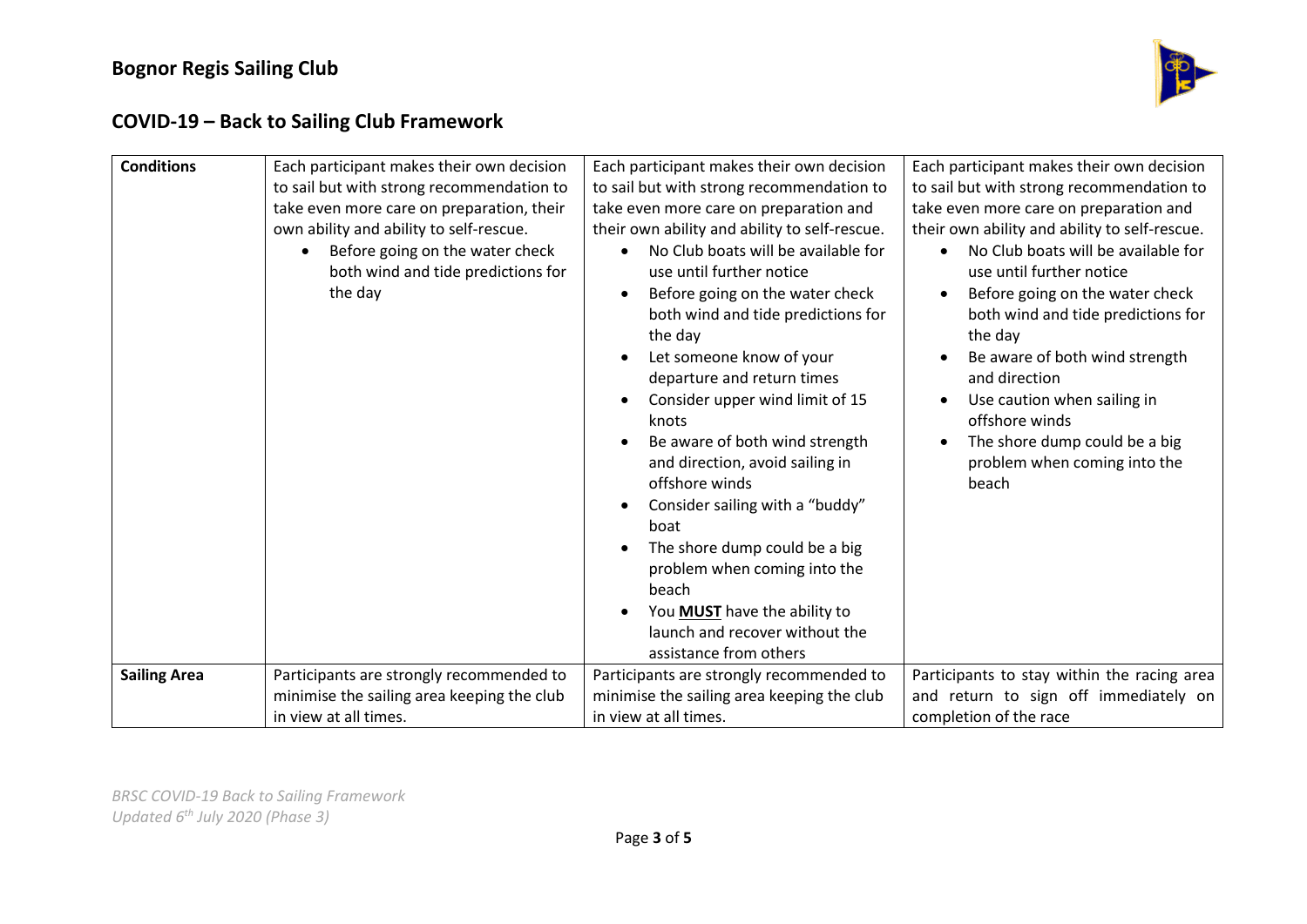

| <b>Safety Cover</b>                                   | No specific safety cover provided for free<br>sailing. There is no rescue boat available at<br>this time<br>Water users should not go out in<br>$\bullet$<br>conditions above their capabilities<br>Ensure others are aware you are<br>out on the water and know of your<br>departure and return times | No specific safety cover provided for free<br>sailing. There is no rescue boat available at<br>this time<br>Water users should not go out in<br>$\bullet$<br>conditions above their capabilities<br>Ensure others are aware you are<br>$\bullet$<br>out on the water and know of your<br>departure and return times                                             | Safety cover will be provided for the<br>duration of the race<br>Water users should not go out go<br>out in conditions above their<br>capabilities                                                                                                                                                                                                                                                                                                                        |
|-------------------------------------------------------|--------------------------------------------------------------------------------------------------------------------------------------------------------------------------------------------------------------------------------------------------------------------------------------------------------|-----------------------------------------------------------------------------------------------------------------------------------------------------------------------------------------------------------------------------------------------------------------------------------------------------------------------------------------------------------------|---------------------------------------------------------------------------------------------------------------------------------------------------------------------------------------------------------------------------------------------------------------------------------------------------------------------------------------------------------------------------------------------------------------------------------------------------------------------------|
| Race<br>Entry/participation                           | <b>NA</b>                                                                                                                                                                                                                                                                                              | <b>NA</b>                                                                                                                                                                                                                                                                                                                                                       | Race sign on forms will be updated<br>to include all details of member's<br>boats/crews /handicap No.<br>Half an hour before the designated<br>start time the race officer will call<br>the "register to sign on all those<br>taking part"<br>After each race, all helms must<br>$\bullet$<br>inform the Race Officer to sign off                                                                                                                                         |
| Equipment<br><b>Preparation and</b><br><b>Rigging</b> | Participants are strongly recommended to<br>take particular care over preparation<br>checking all equipment. Social distancing<br>must be maintained when rigging or<br>preparing equipment for going on the<br>water.                                                                                 | Each participant makes their own decision<br>to go onto the water but with strong<br>recommendation to take even more care<br>on boat preparation their own ability and<br>ability to self-rescue (please see the<br>published document from JE on boat<br>maintenance)<br>http://brsailingclub.co.uk/carrying-out-<br>boat-maintenance-with-social-distancing/ | Each participant makes their own decision<br>to go onto the water but with strong<br>recommendation to take even more care<br>on boat preparation and their own ability<br>to self-rescue (please see the published<br>document from JE on boat maintenance)<br>http://brsailingclub.co.uk/carrying-out-<br>boat-maintenance-with-social-distancing/<br>Safety items to take on board<br>$\bullet$<br>paddle(s), phone in waterproof<br>case, rope, spare shackles, knife |